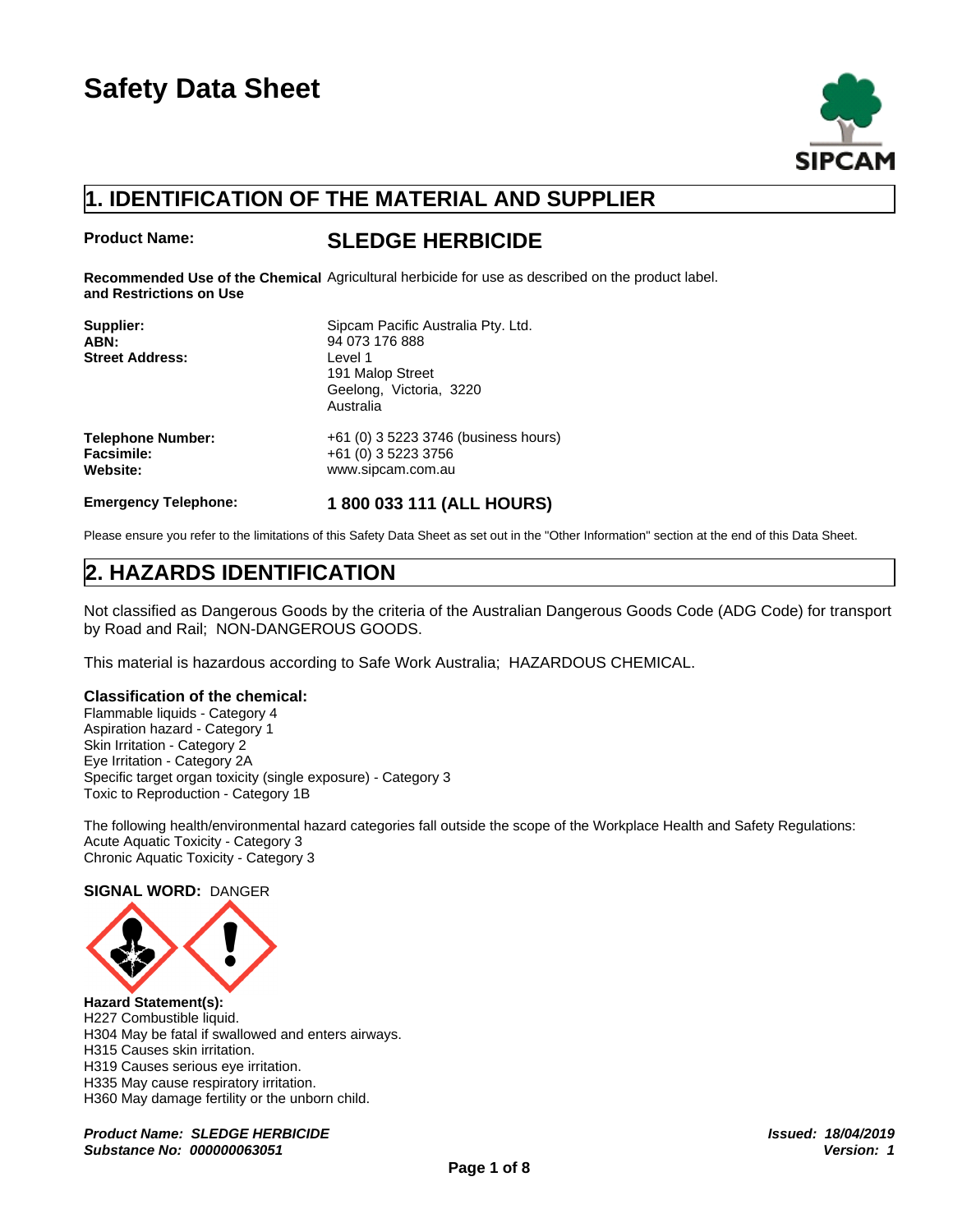

#### **Precautionary Statement(s):**

#### **Prevention:**

P102 Keep out of reach of children.

- P103 Read label before use.
- P201 Obtain special instructions before use.
- P202 Do not handle until all safety precautions have been read and understood.
- P210 Keep away from heat, sparks, open flames, hot surfaces. No smoking.
- P261 Avoid breathing mist, vapours, spray.
- P264 Wash hands thoroughly after handling.
- P271 Use only outdoors or in a well-ventilated area.
- P280 Wear protective gloves / protective clothing / eye protection / face protection.
- P281 Use personal protective equipment as required.

#### **Response:**

P370+P378 In case of fire: Use extinguishing media as outlined in Section 5 of this Safety Data Sheet to extinguish.

P301+P310 IF SWALLOWED: Immediately call a POISON CENTER or doctor/physician.

- P330 Rinse mouth.
- P331 Do NOT induce vomiting.

P302+P352 IF ON SKIN: Wash with plenty of soap and water.

P321 Specific treatment (see First Aid Measures on Safety Data Sheet).

P332+P313 If skin irritation occurs: Get medical advice/attention.

P362 Take off contaminated clothing and wash before reuse.

P305+P351+P338 IF IN EYES: Rinse cautiously with water for several minutes. Remove contact lenses, if present and easy to do. Continue rinsing.

P337+P313 If eye irritation persists: Get medical advice/attention.

P308+P313 IF exposed or concerned: Get medical advice/attention.

#### **Storage:**

P403+P235 Store in a well-ventilated place. Keep cool. P405 Store locked up.

#### **Disposal:**

P501 Dispose of contents and container in accordance with local, regional, national, international regulations.

#### **Other Hazards:**

AUH066 Repeated exposure may cause skin dryness or cracking.

**Poisons Schedule (SUSMP):** S5 Caution.

## **3. COMPOSITION AND INFORMATION ON INGREDIENTS**

| <b>Components</b>                       | <b>CAS Number</b> | <b>Proportion</b> | <b>Hazard Codes</b>  |
|-----------------------------------------|-------------------|-------------------|----------------------|
| Solvent naphtha (petroleum) heavy arom. | 64742-94-5        | 756 g/L           | H <sub>304</sub>     |
| N-methyl-2-pyrrolidone                  | 872-50-4          | 101.6 g/L         | H315 H319 H335 H360D |
| Pyraflufen-ethyl                        | 129630-19-9       | $25$ g/L          | H410                 |
| Non hazardous component(s)              | . .               | to 100%           |                      |

## **4. FIRST AID MEASURES**

For advice, contact a Poisons Information Centre (e.g. phone Australia 131 126; New Zealand 0800 764 766) or a doctor.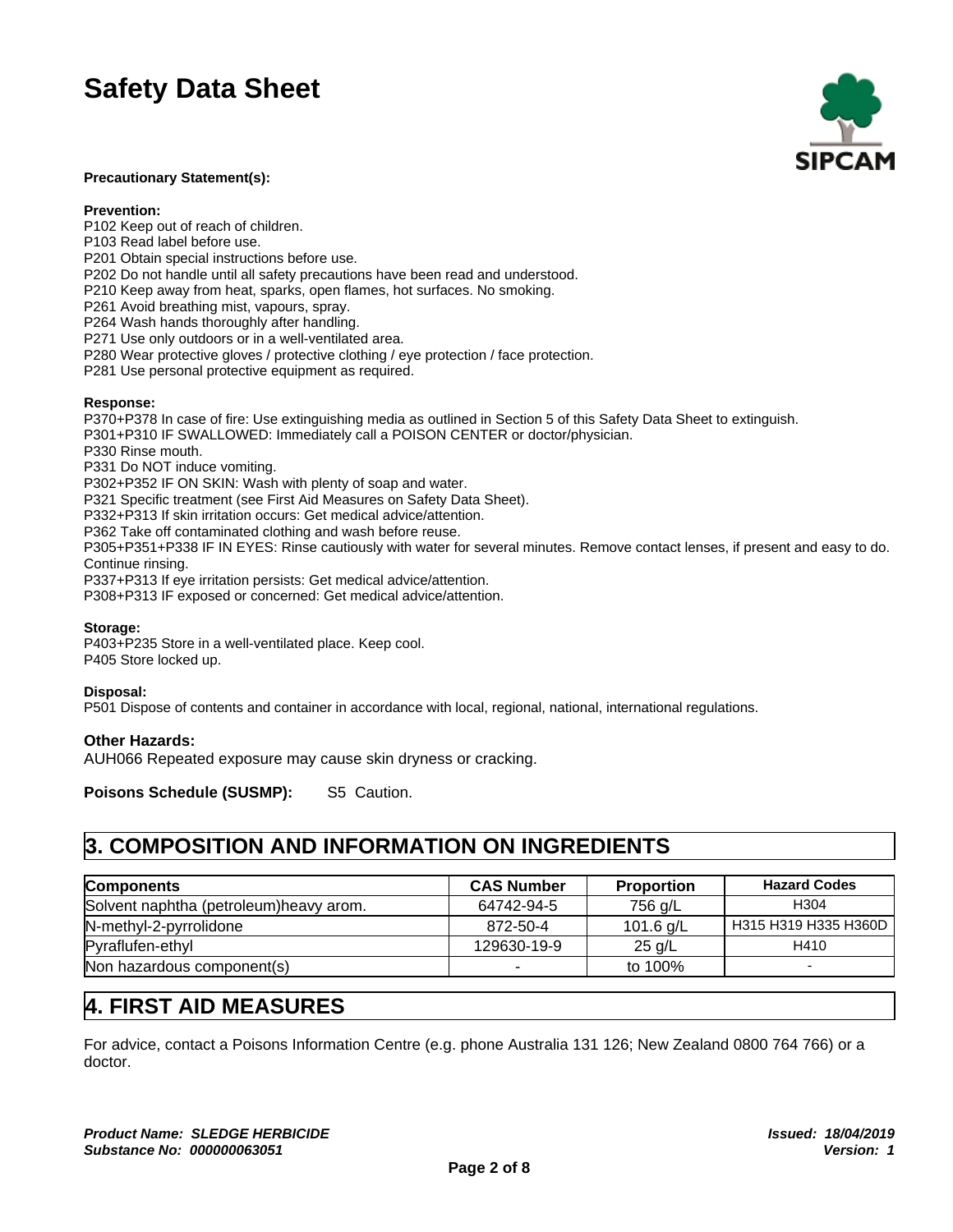

### **Inhalation:**

Remove victim from area of exposure - avoid becoming a casualty. Remove contaminated clothing and loosen remaining clothing. Allow patient to assume most comfortable position and keep warm. Keep at rest until fully recovered. Seek medical advice if effects persist.

#### **Skin Contact:**

If skin or hair contact occurs, immediately remove any contaminated clothing and wash skin and hair thoroughly with running water and soap. If swelling, redness, blistering or irritation occurs seek medical assistance.

#### **Eye Contact:**

If in eyes, hold eyelids apart and flush the eye continuously with running water. Continue flushing until advised to stop by a Poisons Information Centre or a doctor, or for at least 15 minutes.

#### **Ingestion:**

Rinse mouth with water. If swallowed, do NOT induce vomiting. Give a glass of water. Never give anything by the mouth to an unconscious patient. Seek immediate medical assistance.

#### **Indication of immediate medical attention and special treatment needed:**

Treat symptomatically. Delayed pulmonary oedema may result.

### **5. FIRE FIGHTING MEASURES**

#### **Suitable Extinguishing Media:**

Fine water spray, normal foam, dry agent (carbon dioxide, dry chemical powder).

#### **Specific hazards arising from the chemical:**

Combustible liquid. On burning will emit toxic fumes, including those of oxides of carbon . Gas/vapour is heavier than air; may accumulate in confined spaces. Vapour may travel a considerable distance to source of ignition and flash back.

#### **Special protective equipment and precautions for fire-fighters:**

On burning will emit toxic fumes, including those of oxides of carbon. Fire fighters to wear self-contained breathing apparatus and suitable protective clothing if risk of exposure to vapour or products of combustion.

## **6. ACCIDENTAL RELEASE MEASURES**

#### **Emergency procedures/Environmental precautions:**

Clear area of all unprotected personnel. Shut off all possible sources of ignition. Do not allow container or product to get into drains, sewers, streams or ponds. If contamination of sewers or waterways has occurred advise local emergency services.

#### **Personal precautions/Protective equipment/Methods and materials for containment and cleaning up:**

Slippery when spilt. Avoid accidents, clean up immediately. Contain - prevent run off into drains and waterways. Use absorbent (soil, sand or other inert material). Collect and seal in properly labelled containers or drums for disposal. After cleaning, flush away any residual traces with water. Prevent runoff into drains.

## **7. HANDLING AND STORAGE**

Classified as a C1 (COMBUSTIBLE LIQUID) for the purpose of storage and handling, in accordance with the requirements of AS 1940. Refer to State Regulations for storage and transport requirements.

This material is a Scheduled Poison S5 and must be stored, maintained and used in accordance with the relevant regulations.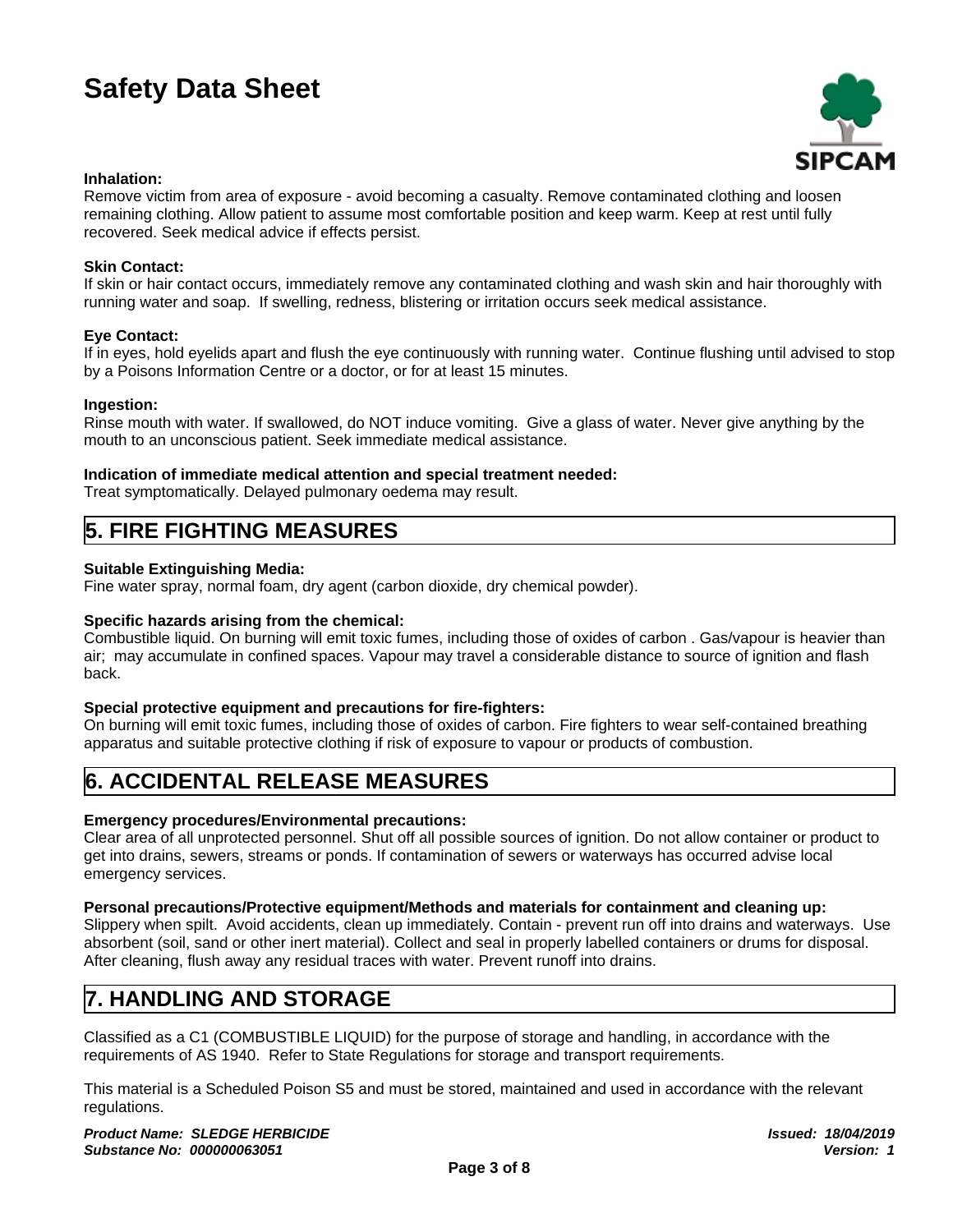

#### **Precautions for safe handling:**

Avoid skin and eye contact and breathing in vapour, mists and aerosols. When using do not eat, drink or smoke. Keep out of reach of children. Wash hands thoroughly after handling. Thoroughly clean equipment after use. Do not spray in high winds.

#### **Conditions for safe storage, including any incompatibilities:**

Do NOT store near (or allow to contact) fertilizers, fungicides or pesticides. Store in the closed, original container, in a cool, well-ventilated area out of direct sunlight. Store in a locked room or place away from children, animals, food, feedstuffs, seed and fertilizers. Store away from sources of heat or ignition. Store away from incompatible materials described in Section 10. Keep containers closed when not in use - check regularly for leaks.

## **8. EXPOSURE CONTROLS/PERSONAL PROTECTION**

**Control Parameters:** No value assigned for this specific material by Safe Work Australia. However, Workplace Exposure Standard(s) for constituent(s):

1-Methyl-2-pyrrolidone: 8hr TWA = 103 mg/m $^3$  (25 ppm), 15 min STEL = 309 mg/m $^3$  (75 ppm), Sk

As published by Safe Work Australia Workplace Exposure Standards for Airborne Contaminants.

TWA - The time-weighted average airborne concentration of a particular substance when calculated over an eight-hour working day, for a five-day working week.

STEL (Short Term Exposure Limit) - the airborne concentration of a particular substance calculated as a time-weighted average over 15 minutes, which should not be exceeded at any time during a normal eight hour work day. According to current knowledge this concentration should neither impair the health of, nor cause undue discomfort to, nearly all workers.

`Sk' (skin) Notice - absorption through the skin may be a significant source of exposure. The exposure standard is invalidated if such contact should occur.

These Workplace Exposure Standards are guides to be used in the control of occupational health hazards. All atmospheric contamination should be kept to as low a level as is workable. These workplace exposure standards should not be used as fine dividing lines between safe and dangerous concentrations of chemicals. They are not a measure of relative toxicity.

#### **Appropriate engineering controls:**

Ensure ventilation is adequate and that air concentrations of components are controlled below quoted Workplace Exposure Standards. Keep containers closed when not in use.

If in the handling and application of this material, safe exposure levels could be exceeded, the use of engineering controls such as local exhaust ventilation must be considered and the results documented. If achieving safe exposure levels does not require engineering controls, then a detailed and documented risk assessment using the relevant Personal Protective Equipment (PPE) (refer to PPE section below) as a basis must be carried out to determine the minimum PPE requirements.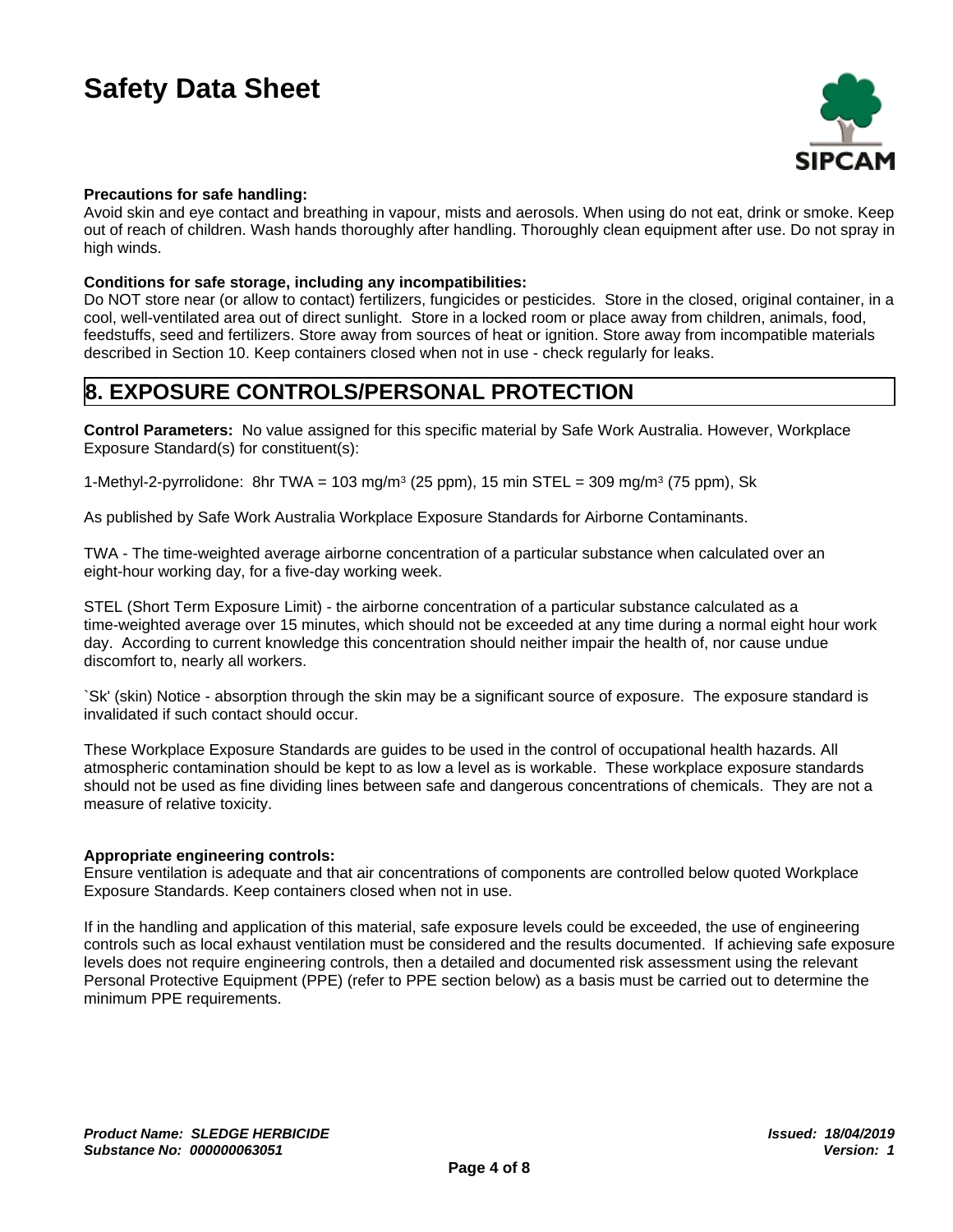

#### **Individual protection measures, such as Personal Protective Equipment (PPE):**

The selection of PPE is dependent on a detailed risk assessment. The risk assessment should consider the work situation, the physical form of the chemical, the handling methods, and environmental factors.

OVERALLS, SAFETY SHOES, CHEMICAL GOGGLES, GLOVES, RESPIRATOR.



Wear overalls, chemical goggles and impervious gloves. If determined by a risk assessment an inhalation risk exists, wear an organic vapour/particulate respirator meeting the requirements of AS/NZS 1715 and AS/NZS 1716. Always wash hands before smoking, eating, drinking or using the toilet. Wash contaminated clothing and other protective equipment before storage or re-use.

## **9. PHYSICAL AND CHEMICAL PROPERTIES**

| <b>Physical state:</b>                         | Liquid                          |
|------------------------------------------------|---------------------------------|
| Colour:                                        | Pale Yellow                     |
| Odour:                                         | Characteristic                  |
| <b>Odour Threshold:</b>                        | Not available                   |
| Solubility:                                    | Emulsifiable with water.        |
| <b>Specific Gravity:</b>                       | $1.02 \ @ 20^{\circ}$ C         |
| Relative Vapour Density (air=1): Not available |                                 |
| Vapour Pressure (20 °C):                       | Not available                   |
| Flash Point (°C):                              | 70                              |
| Flammability Limits (%):                       | Not available                   |
| <b>Autoignition Temperature (°C):</b>          | Not available                   |
| Boiling Point/Range (°C):                      | Not available                   |
| Decomposition Point (°C):                      | Not available                   |
| pH:                                            | 5.5 (1% water suspension, 20°C) |
| <b>Viscosity:</b>                              | Not available                   |
| <b>Evaporation Rate:</b>                       | Not available                   |
| <b>Partition Coefficient:</b>                  | Not available                   |
| Freezing Point/Range (°C):                     | Not available                   |

## **10. STABILITY AND REACTIVITY**

| <b>Reactivity:</b>                            | Reacts with strong oxidising agents.                                     |
|-----------------------------------------------|--------------------------------------------------------------------------|
| <b>Chemical stability:</b>                    | Stable if stored and handled under recommended conditions.               |
| <b>Possibility of hazardous</b><br>reactions: | Vapour/air mixtures may be explosive above the flash point.              |
| <b>Conditions to avoid:</b>                   | Avoid contact with foodstuffs. Avoid contact with combustible chemicals. |
| Incompatible materials:                       | Incompatible with strong acids, strong bases, strong oxidising agents.   |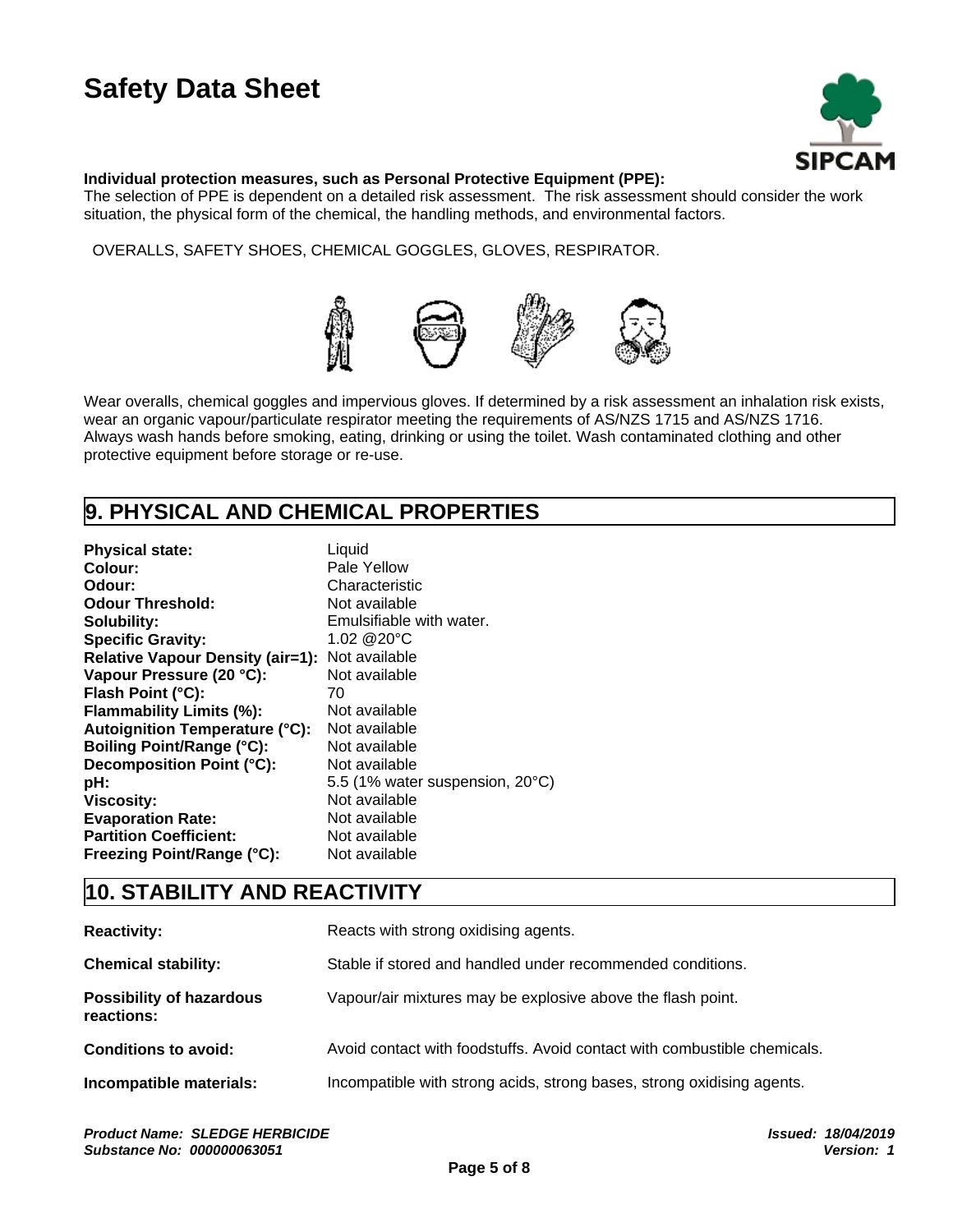

**Hazardous decomposition products:**

Oxides of carbon.

## **11. TOXICOLOGICAL INFORMATION**

No adverse health effects expected if the product is handled in accordance with this Safety Data Sheet and the product label. Symptoms or effects that may arise if the product is mishandled and overexposure occurs are:

| Ingestion:                                              | Aspiration hazard - this material can enter lungs during swallowing or vomiting and<br>cause lung inflammation and damage. Swallowing may result in irritation of the<br>gastrointestinal tract. |
|---------------------------------------------------------|--------------------------------------------------------------------------------------------------------------------------------------------------------------------------------------------------|
| Eye contact:                                            | An eye irritant.                                                                                                                                                                                 |
| <b>Skin contact:</b>                                    | Contact with skin will result in irritation. Can be absorbed through the skin with<br>resultant adverse effects.                                                                                 |
| Inhalation:                                             | Breathing in vapour will produce respiratory irritation.                                                                                                                                         |
| Acute toxicity: No LD50 data available for the product. |                                                                                                                                                                                                  |

| <b>Respiratory or skin</b> | No information available. |
|----------------------------|---------------------------|
| sensitisation:             |                           |

**Chronic effects:** Repeated or prolonged skin contact may lead to drying and cracking of the skin. For N-Methyl-2-pyrrolidone: In a two-year rat feeding study, males showed signs of chronic progressive nephropathy; no treatment related tumors were seen. At very high repeated inhalation doses (1.0 mg/L), NMP caused focal pneumonia, bone marrow hypoplasia and atrophy of lymphoid tissue, 0.5 mg/L was the no effect level.

| No information available.                     |
|-----------------------------------------------|
| No evidence of carcinogenic effects.          |
| May damage fertility or the unborn child.     |
| May cause respiratory irritation.             |
|                                               |
| May cause drowsiness and dizziness.           |
|                                               |
| May be fatal if swallowed and enters airways. |
|                                               |

## **12. ECOLOGICAL INFORMATION**

| <b>Ecotoxicity</b>                | Avoid contaminating waterways.                                                           |
|-----------------------------------|------------------------------------------------------------------------------------------|
| Persistence/degradability:        | The material is readily biodegradable.                                                   |
| <b>Bioaccumulative potential:</b> | No information available.                                                                |
| Mobility in soil:                 | No information available.                                                                |
| <b>Aquatic toxicity:</b>          | Harmful to aquatic organisms. May cause long lasting harmful effects to aquatic<br>life. |
| 96hr LC50 (rainbow trout):        | <1 mg/L (for Pyraflufen-ethyl)                                                           |

## **13. DISPOSAL CONSIDERATIONS**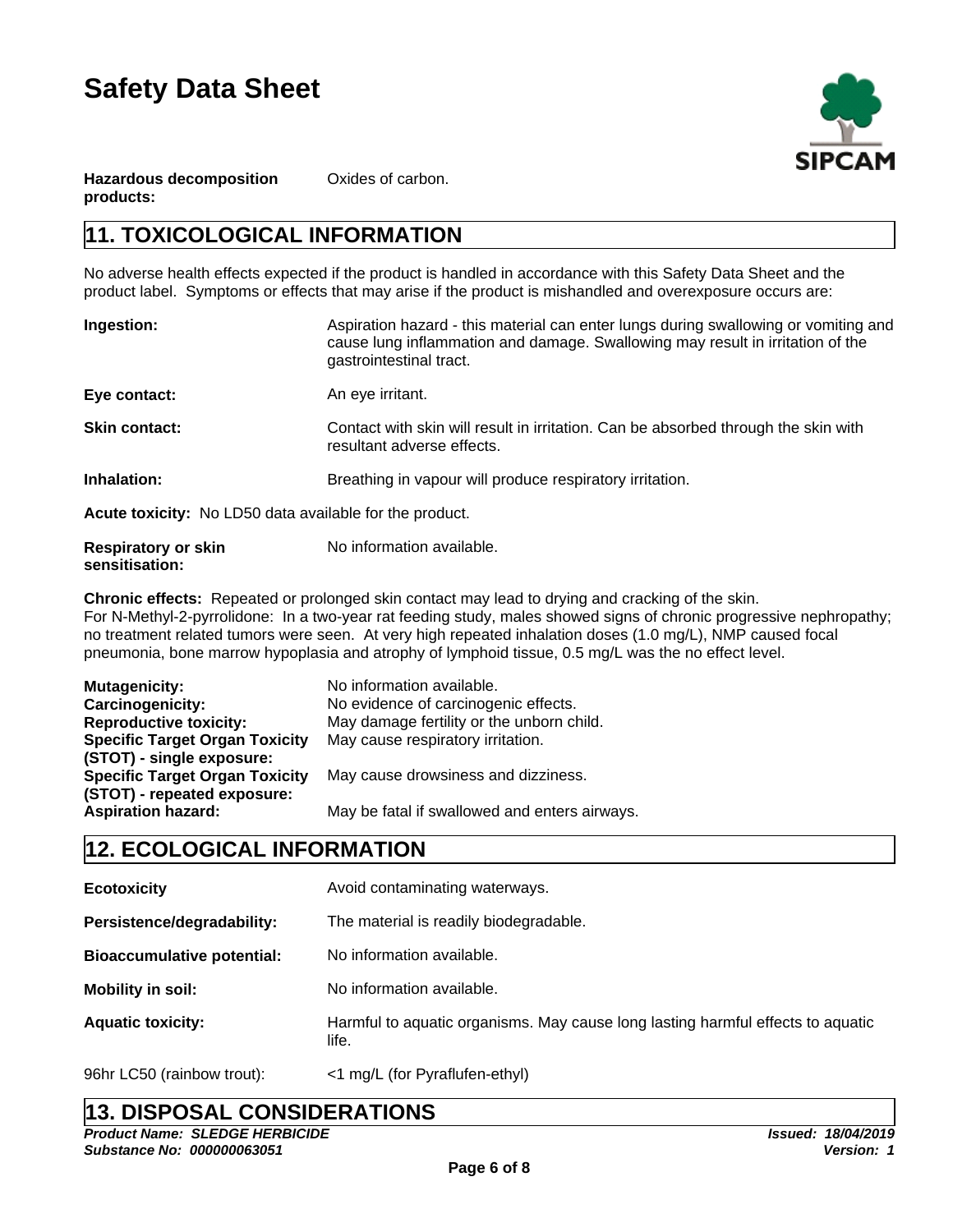

#### **Disposal methods:**

Triple or preferably pressure rinse containers before disposal. Add rinsings to spray tank. Do not dispose of undiluted chemicals on site.

If recycling, replace cap and return clean containers to recycler or designated collection point. If not recycling, break, crush or puncture and deliver empty packaging to an approved waste management facility. If an approved waste management facility is not available, bury the empty packaging 500 mm below the surface in a disposal pit specifically marked and set up for this purpose, clear of waterways, desirable vegetation and tree roots in compliance with relevant local, state or territory government regulations. Do not burn empty containers or product.

## **14. TRANSPORT INFORMATION**

#### **Road and Rail Transport**

Not classified as Dangerous Goods by the criteria of the Australian Dangerous Goods Code (ADG Code) for transport by Road and Rail; NON-DANGEROUS GOODS.

#### **Marine Transport**

Not classified as Dangerous Goods by the criteria of the International Maritime Dangerous Goods Code (IMDG Code) for transport by sea; NON-DANGEROUS GOODS.

#### **Air Transport**

Not classified as Dangerous Goods by the criteria of the International Air Transport Association (IATA) Dangerous Goods Regulations for transport by air; NON-DANGEROUS GOODS.

## **15. REGULATORY INFORMATION**

#### **Classification:**

This material is hazardous according to Safe Work Australia; HAZARDOUS CHEMICAL.

#### **Classification of the chemical:**

Flammable liquids - Category 4 Aspiration hazard - Category 1 Skin Irritation - Category 2 Eye Irritation - Category 2A Specific target organ toxicity (single exposure) - Category 3 Toxic to Reproduction - Category 1B

The following health/environmental hazard categories fall outside the scope of the Workplace Health and Safety Regulations: Acute Aquatic Toxicity - Category 3 Chronic Aquatic Toxicity - Category 3

#### **Hazard Statement(s):**

H227 Combustible liquid. H304 May be fatal if swallowed and enters airways. H315 Causes skin irritation. H319 Causes serious eye irritation. H335 May cause respiratory irritation. H360 May damage fertility or the unborn child.

#### **Poisons Schedule (SUSMP):** S5 Caution.

*Product Name: SLEDGE HERBICIDE Issued: 18/04/2019 Substance No: 000000063051 Version: 1* This product is registered in Australia by the Australian Pesticides & Veterinary Medicines Authority (APVMA).